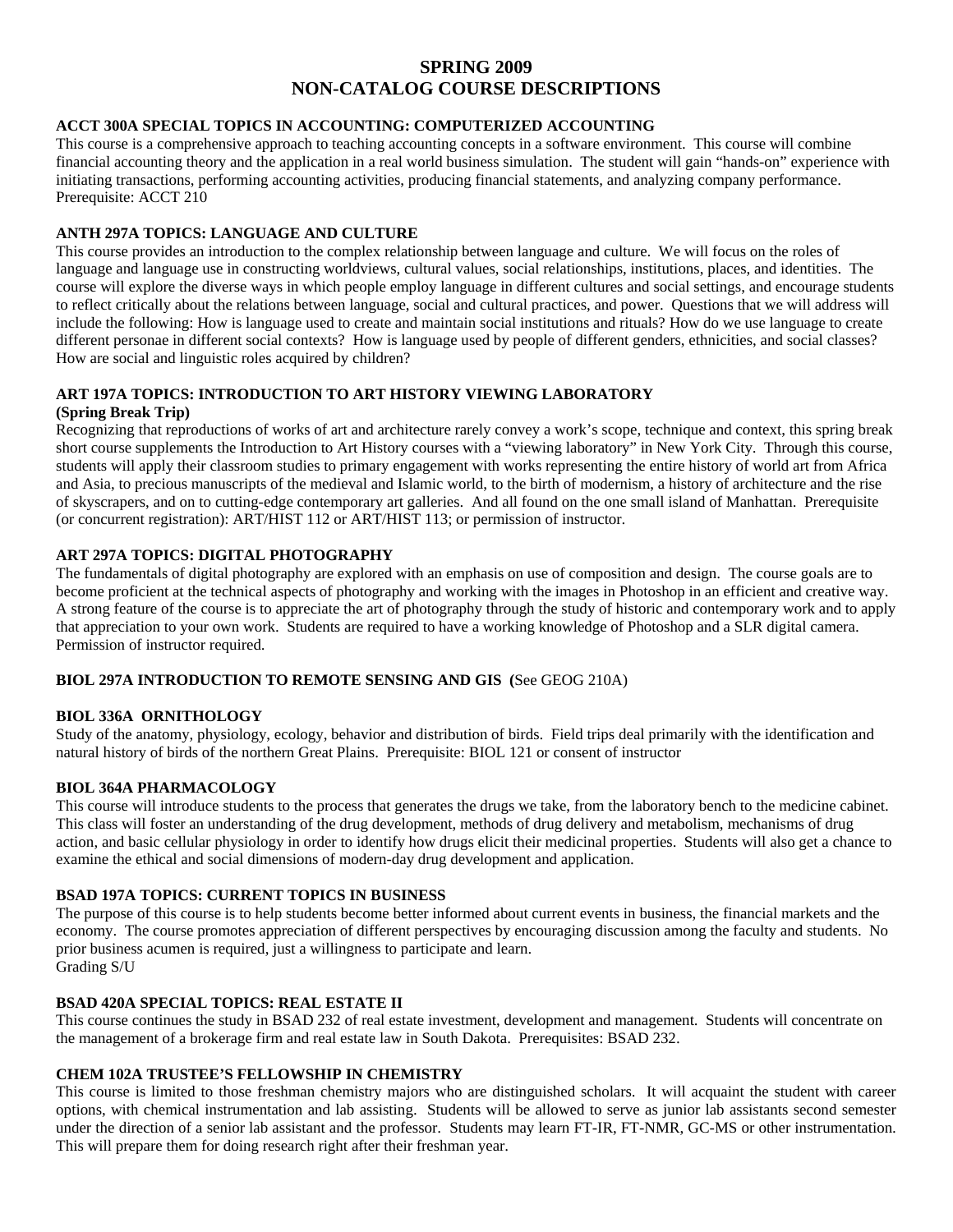# **CIVT 202A PERTINENCE: READING OUR ENVIRONMENT**

This introductory course will integrate concepts and material from several disciplines to analyze and evaluate current environmental problems, study specific pollutants, and evaluate consequences of their continued production. A modern and holistic approach is designed to meet both the needs of non-majors with a serious concern about environmental issues and the needs of students who intend to pursue career objectives in environmental science or ecology. The course includes 3 hours of laboratory work each week.

# **CIVT 203A JUSTICE: AND JUSTICE FOR ALL?**

This course uses the themes of justice and morality to survey the history of western thought and action from the middle of the seventeenth century to the end of the twentieth. We will examine how western societies wrestled with questions of justice and morality not only in formal treatises on law and ethics, but also in other cultural media, including literature, music, and the visual and performing arts.

### **CIVT 204A FREEDOM: RACE AND FREEDOM IN AMERICA: 1600 TO THE PRESENT**

This course examines the various ways in which oppressed groups within the U.S. have historically interpreted and articulated the notion of freedom. How did women, American Indians, and Africans (later African-Americans) conceive of freedom, as individuals and as the "other' person within society? How did these attitudes change over the course of four centuries, and how do they shape the world today? By focusing on some specific decades within the 17<sup>th</sup> through 20<sup>th</sup> centuries, we can uncover certain trends, ideas, and attitudes about the changing nature of freedom.

# **CLAS 197A INTRODUCTION TO BIBLICAL HEBREW II**

This course is Part II of the Introduction to Biblical Hebrew. Primarily we will work on reading and translating Biblical Hebrew texts. Much emphasis will be given to recognition and diagnosis of verbal forms. Singing Hebrew songs will be a part of the course as well.

# **COSC 297A INTRODUCTION TO REMOTE SENSING AND GIS (**See GEOG 210A)

### **COSC 397A ADVANCED DATA STRUCTURES**

We will study some of the more advanced data structures from an object-oriented perspective. Topics discussed include trees, sets, maps, hashing, heaps, file compression, graphs, external searching & sorting, dynamic programming, and backtracking.

#### **ECON 397A ECONOMETRICS**

This class focuses primarily on regression analysis. The ordinary least squares regression method and the assumptions underlying it are developed. Inference in both simple and multiple regression models is discussed, as are dummy variables, model structure, and functional form. Methods designed to detect and correct for the violations of the standard assumptions are examined. The effects of individual observations and of correlation among independent variables are also discussed. Additional topics include simultaneous equations, time series models, and limited dependent variable models.

#### **EXSC 397A TOPICS: ADVANCED TOPICS IN PERFORMANCE ENHANCEMENT**

This course will address more advanced methods of increasing athletic performance. The class takes a hands-on approach to learning speed development, agility improvement, functional strength, complex training and other methods. Techniques, implementation as well as safety will be included. Must have sophomore or higher status.

#### **GENL 125A TRACING ROOTS OF WESTERN CIVILIZATION (Spring Break Trip)**

This course will attempt to trace one of the many strains in the development of Western Civilization by paying close attention to the Golden Age of Ancient Athens (478-404 BC). This brief but dynamic and creative period in a small ancient city shaped our modern world. We will examine the historical and cultural conditions that gave rise to the Golden Age as well as those that led to its collapse. Along the way we will also discuss several questions of historiography: how should we preserve the past, and what can we learn from it? Enrollment in this course is by invitation only.

# **GENL 197A CHANGING IDENTITIES: ENGLAND FROM LONDINIUM TO WHITECHAPEL**

#### **(Spring Break Trip)**

The nature of this course will be to investigate the multiculturalism that has influenced English identity over the past two thousand years. We will begin our study with the imperialism of the Roman Empire and continue our explorations through the invasions of the Anglo-Saxons, the Danes, and the Normans. Charting through medieval England and the influences of the Italian Renaissance, we will examine the implications of British imperialism in the nineteenth-century and end our queries with the international influences of the Commonwealth and Islam. We will be based in London, but we will travel to Canterbury, Brighton, and Oxford on daytrips. Throughout our journey, questions will be asked about how other cultures continue to affect England. How are national identities created, sustained, and changed? What cultural influences—over the past two-thousand years—have made England the country it is today?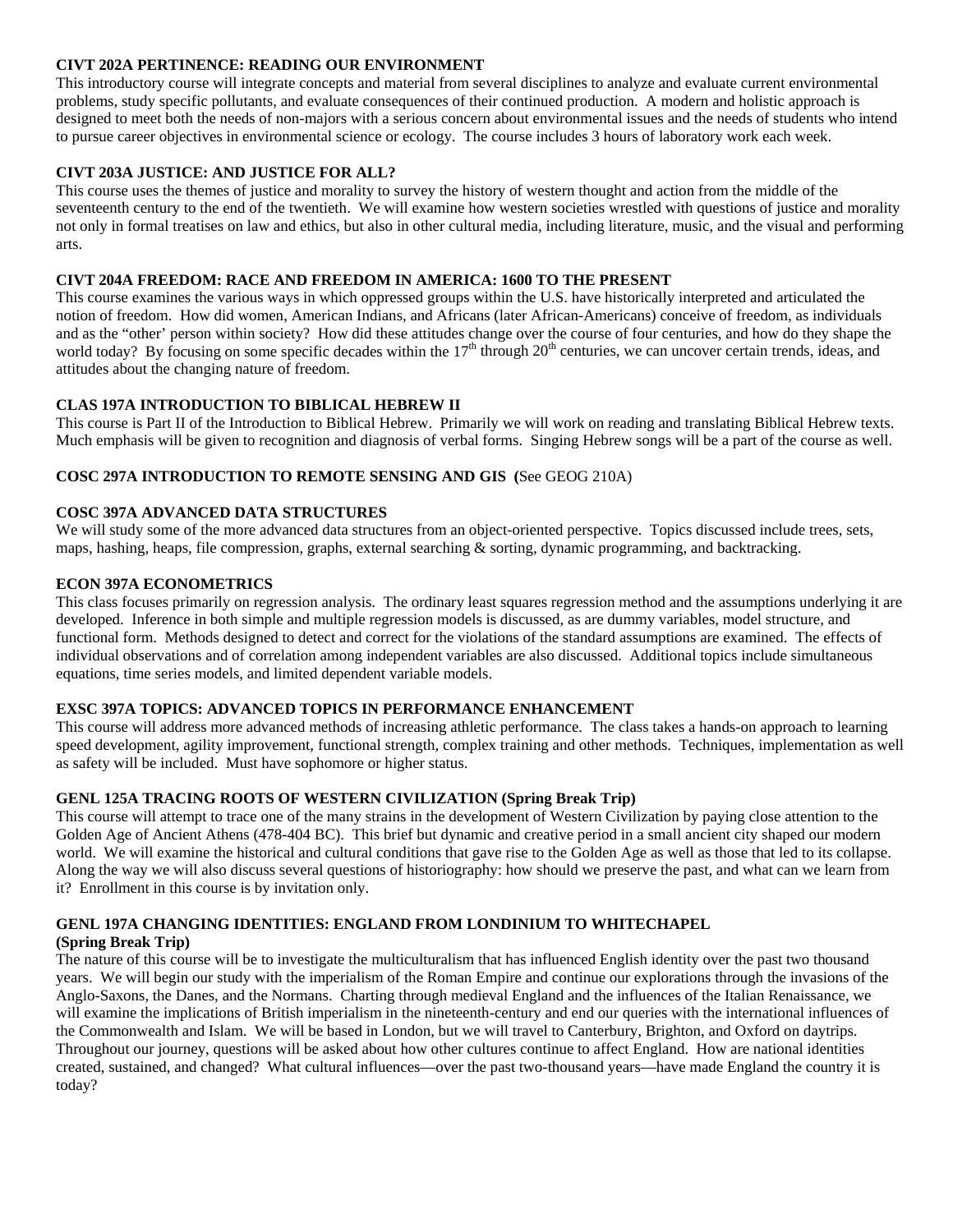# **GENL 197B AMERICANS IN PARIS: THE LOST GENERATION (Spring Break Trip)**

This course is designed to introduce students to the sites, sounds, literature, and art of the American ex-patriot artistic community, the so-called "Lost Generation," that flourished in and around *la Rive Gauche* (the Left Bank) area of Paris in the 1920s. As part of our explorations of Paris, we will learn about diverse major figures in this American community, including Gertrude Stein, Ernest Hemingway, F. Scott Fitzgerald, Henry Miller, Edith Wharton, Natalie Barney, and Josephine Baker. We will consider how and why Parisian society inspired so many American artists. Knowledge of French is not a prerequisite.

# **GEOG 210A INTRODUCTION TO REMOTE SENSING AND GIS**

This course introduces the fundamental principles of remote sensing from an Earth resource perspective. The course will focus on the use of satellite images to study the Earth's surface, including changes that may result from processes such as deforestation, climate change, desertification, forest fires, urbanization, etc. Emphasis is placed on image analysis of the remote sensor data through lectures and introductory image processing and geographic information system (GIS) techniques. The course will culminate in student projects (individual or small group) applying remote sensing technology to "real world issues" chosen to coincide with students' interests. Past projects have come from some of the topics listed above, to algorithm development to support satellite image processing applications, to land-use planning. This unique course will be taught by visiting scientists from the nearby USGS EROS Center, a federal government facility for remote sensing data storage, distribution, and analysis. The course has both lecture and lab components to introduce concepts and applications using image analysis and GIS software.

# **HIST 297A LATIN AMERICA FROM 1820 TO 2020**

In broad terms, Latin America has been characterized by political instability, brutal civil wars, and great disparity of wealth. Through this course, you will come to understand the people and trends that have created Latin America of today. We take a chronological approach from independence to the present day focusing on three main themes: the creation of the nation-state, the rise of mass politics, and the often pernicious effects of foreign intervention. Beyond this political story, we will also examine art, music, and society to understand how people responded to and challenged their circumstances.

# **MDFL 294A TOPICS IN MDFL: LANGUAGE AND CULTURE (**See ANTH 297A)

# **MDFL 297A TOPICS IN SPANISH: SPANISH FOR HEALTH CARE PROFESSIONALS**

This is an intermediate Spanish course that focuses on the acquisition of the Spanish terminology and grammar necessary for health professionals to communicate effectively with their Hispanic patients. As in an intermediate language class, Spanish will be our sole means of communication and students will be expected to speak in Spanish. We will use our textbook and various websites to acquire the necessary Spanish medical terminology to effectively communicate with our Hispanic population. Besides the vocabulary and grammar needed, we will explore the cultural differences that sometimes interfere with communication. Prerequisites: MDFL 181 or equivalent, or permission of instructor.

# **MDFL 327A FRENCH SEMINAR: 17th CENTURY FRENCH THEATER**

Ce cours a pour but d'explorer l'esthétique du Grand Siècle. Grâce aux lectures proches des chefs-d'œuvre de trois grands dramaturges--Corneille (Horace, Cinna et le film Le Cid), Racine (Andromaque, Britannicus et le film Phèdre), et Molière (Le Bourgeois Gentilhomme, L'Avare, Les Précieuses ridicules, Les Femmes savantes et

le film Le Misanthrope)--notre analyse profonde nous guidera vers un triptyque compréhensif. Nous saisirons d'abord la lutte entre l'universalité et l'individualisme. En second lieu nous mettrons en lumière comment les productions du bon goût, de la sociabilité et de l'identité nationale se développèrent au cours du siècle. Finalement

nous dégagerons les fils avec lesquels la tapisserie littéraire et artistique se tissa et grâce auxquels la dramaturgie classique atteignit son sommet glorieux.

# **NURS 197A TRANSCULTURAL NURSING IN ECUADOR (Spring Break Trip)**

Senior nursing students will take part in an international service-learning project to the remote jungles of Ecuador with a *Volunteers in Medical Missions* (VIMM) multidisciplinary team. The population served in this remote region is the Shuar Indians of southern Ecuador. Each day is spent in a different village providing medical care. During the clinics, nursing students will have multiple opportunities to work directly with the indigenous people in their natural environment and will begin to practice cultural assessment skills. Previous trips with VIMM have afforded rare opportunities that tourists never have the chance to experience. Students are able to observe first-hand the environment; housing, diet, and daily activities of the Ecuadorian people which will help them gain the knowledge of transcultural care. This, along with their critical thinking skills, will provide opportunities to provide culturally congruent care. Grading S/U

# **PHIL 297A TOPICS: ENVIRONMENTAL PHILOSOPHY**

An introduction to the philosophical issues concerning nature and the environment. Topics may include: philosophy of nature, environmental ethics, animal rights, hunting and fishing, water use, land ethics and agriculture, forestry, ecophenomenology, deep ecologies, environment and social justice, new technologies, wilderness, sustainability, and biodiversity.